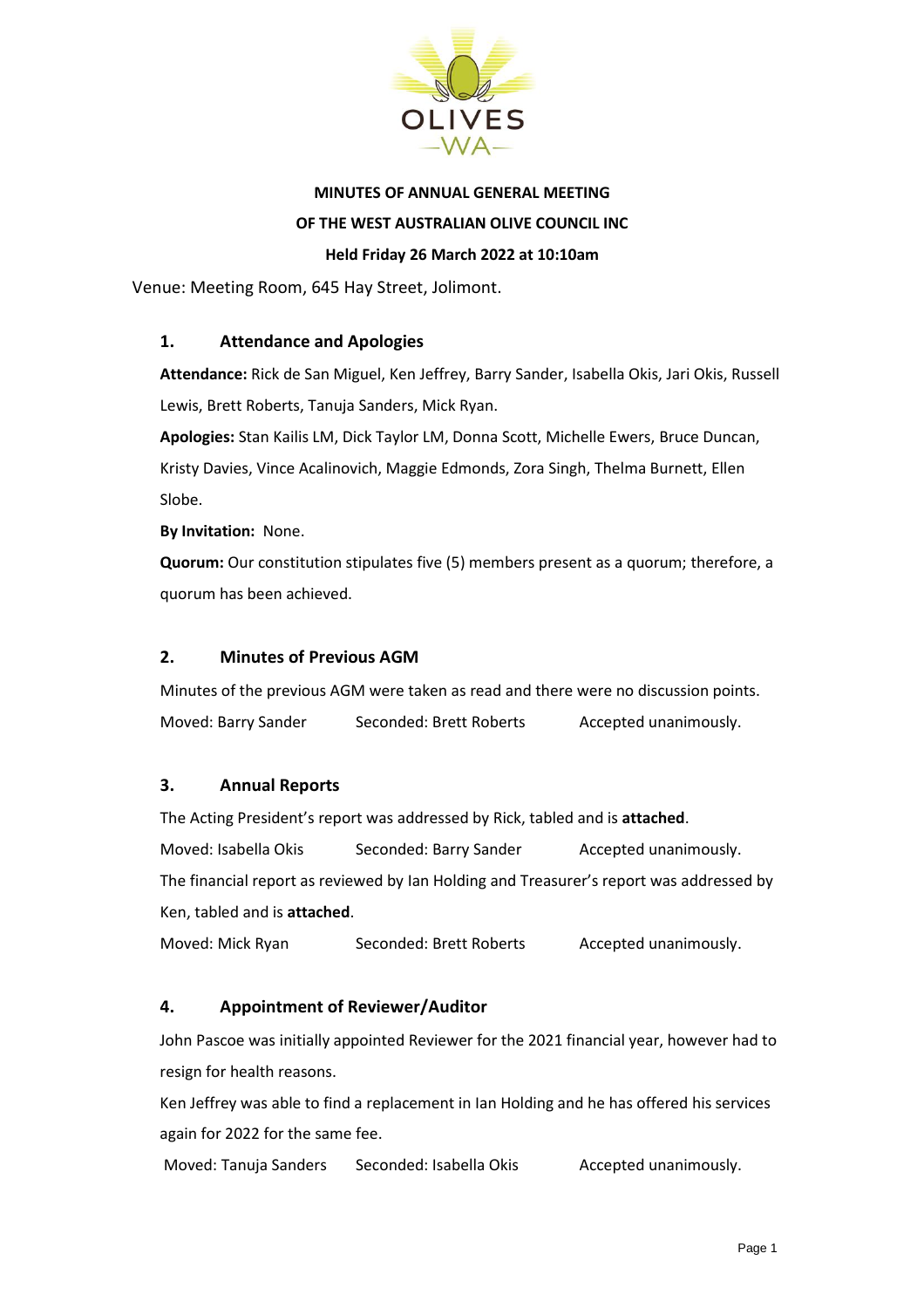#### **5. Election of Directors**

Rick de San Miguel declared six positions were vacant as per the constitution and notice of meeting and asked Ken Jeffrey to be the Returning Officer for the election of Directors. Ken accepted the task of Returning Officer and had tallied the votes. Votes received from members prior to the meeting combined with attending members totalled 15 votes.

Directors duly elected for the vacant Director positions were: Rick De San Miguel, Russell Lewis, Ken Jeffrey, Brett Roberts, Barry Sander and Michelle Ewers.

#### **6. General Business**

There were two items of general business raised by Ken Jeffrey, the first was whether Ellen Slobe be appointed an honorary member of WAOC, however Mick Ryan advised that as Ellen was an ex oficio member by virtue of her Media Development Officer appointment and thus was automatically a member.

The second matter was whether WAOC should become a member of the Buy West Eat Best program as an Association member as requested by Kristy Davies. Mick Ryan and Tanuja Sanders believed there are sufficient benefits for WAOC to join and also that these matters were considered more appropriate to be discussed in a Board meeting, so were deferred until after the conclusion of the AGM.

The issue of marketing was also raised Mick Ryan mentioned how WAOC had lost its ability to lobby government departments as the larger olive groves had ceased being members and now only represented smaller growers. Therefore, we had become low profile as far as DPIRD, etc. were concerned and somewhat irrelevant.

Isabella Okis also mentioned the matter of oil judging with the event to be held on Saturday 26 March at this venue.

### **7. Next Annual General Meeting**

The next AGM is tentatively scheduled for March 2023.